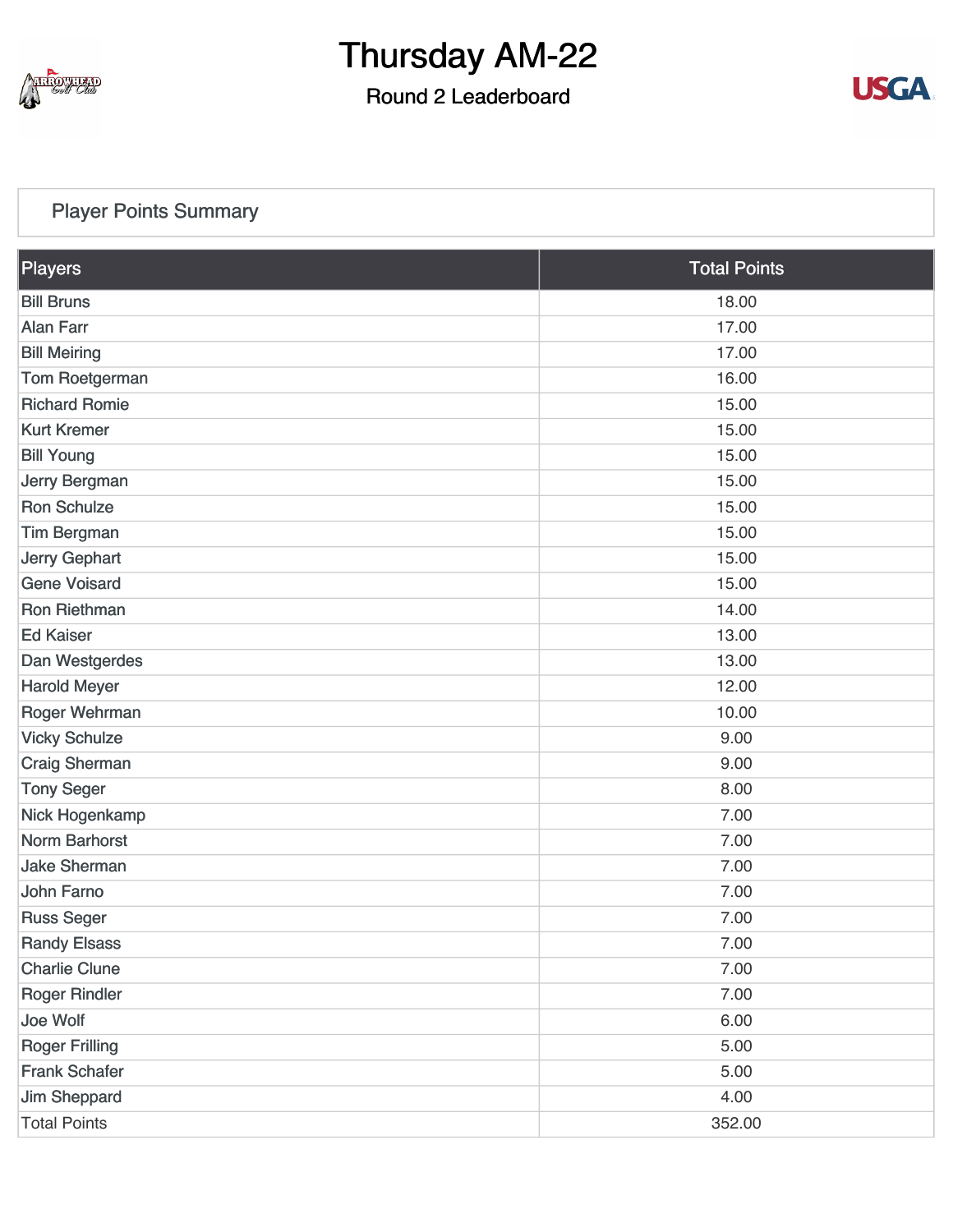

### Round 2 Leaderboard



#### [Team Points Summary](https://static.golfgenius.com/v2tournaments/team_points?league_id=8234394788888061414&round_id=8404776542630061441)

| $\overline{\textrm{Teams}}$ | <b>Total Points</b> |
|-----------------------------|---------------------|
| <b>Packer Backers</b>       | 32.00               |
| <b>Newport Jets</b>         | 30.00               |
| <b>Bill &amp; Harold</b>    | 27.00               |
| Ron-Ed                      | 27.00               |
| <b>Buff &amp; Nuff</b>      | 25.00               |
| F & E                       | 24.00               |
| Ron & Vicky                 | 24.00               |
| Tom-Rog                     | 23.00               |
| Joe & Jerry                 | 21.00               |
| <b>Car Quest</b>            | 20.00               |
| <b>Romie Sporting Goods</b> | 20.00               |
| <b>Gilbert Station</b>      | 19.00               |
| Ab-Normal                   | 17.00               |
| <b>Covid Kings</b>          | 17.00               |
| <b>Lake Rats</b>            | 14.00               |
| Frank - Jake                | 12.00               |
| <b>Total Points</b>         | 352.00              |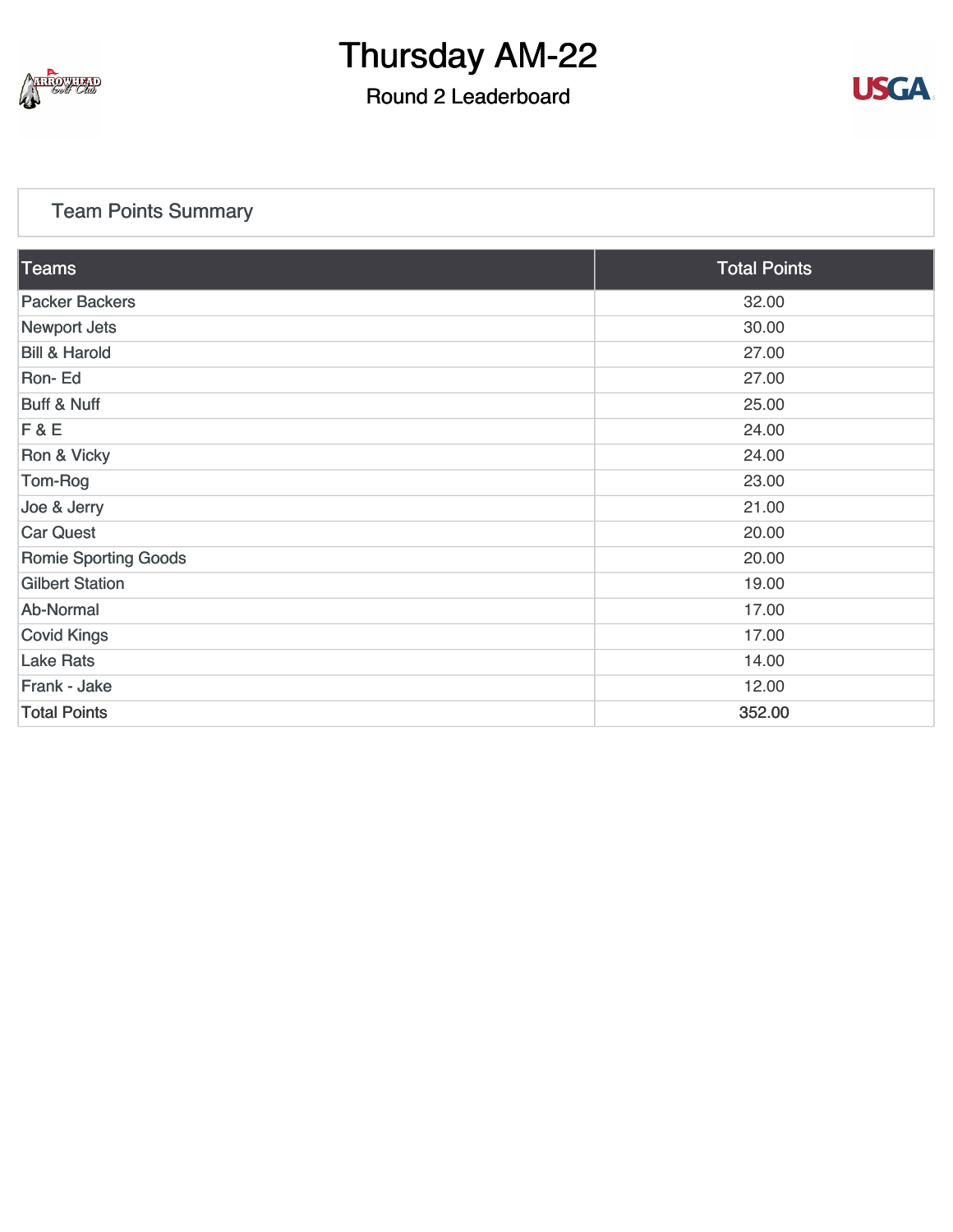

### Round 2 Leaderboard



[Individual Total Points - Thursday AM \(Thu, May 12\)](https://static.golfgenius.com/v2tournaments/8404776871362831640?called_from=&round_index=2)

| <b>Points</b>                         | Player               | Match       | Player                | <b>Points</b> |  |  |
|---------------------------------------|----------------------|-------------|-----------------------|---------------|--|--|
| 7.00                                  | Nick Hogenkamp       | 2 up        | <b>Tim Bergman</b>    | 15.00         |  |  |
| 7.00                                  | John Farno           | 3 & 2       | <b>Jerry Gephart</b>  | 15.00         |  |  |
| 7.00                                  | <b>Norm Barhorst</b> | 281         | <b>Bill Young</b>     | 15.00         |  |  |
| 10.00                                 | <b>Roger Wehrman</b> | 1 up        | <b>Harold Meyer</b>   | 12.00         |  |  |
| 6.00                                  | Joe Wolf             | 2 & 1       | <b>Tom Roetgerman</b> | 16.00         |  |  |
| 15.00                                 | <b>Jerry Bergman</b> | 281         | <b>Roger Rindler</b>  | 7.00          |  |  |
| 7.00                                  | <b>Charlie Clune</b> | 3 & 2       | <b>Ron Schulze</b>    | 15.00         |  |  |
| 13.00                                 | Dan Westgerdes       | <b>Tied</b> | <b>Vicky Schulze</b>  | 9.00          |  |  |
| 9.00                                  | <b>Craig Sherman</b> | <b>Tied</b> | <b>Ed Kaiser</b>      | 13.00         |  |  |
| 8.00                                  | <b>Tony Seger</b>    | 1 up        | <b>Ron Riethman</b>   | 14.00         |  |  |
| 17.00                                 | <b>Alan Farr</b>     | 3 & 2       | <b>Roger Frilling</b> | 5.00          |  |  |
| 7.00                                  | <b>Randy Elsass</b>  | 2 & 1       | <b>Richard Romie</b>  | 15.00         |  |  |
| 5.00                                  | <b>Frank Schafer</b> | 4 & 2       | <b>Bill Meiring</b>   | 17.00         |  |  |
| 7.00                                  | <b>Jake Sherman</b>  | 2 up        | <b>Gene Voisard</b>   | 15.00         |  |  |
| 4.00                                  | Jim Sheppard         | 4 & 2       | <b>Bill Bruns</b>     | 18.00         |  |  |
| 15.00                                 | <b>Kurt Kremer</b>   | 2 up        | <b>Russ Seger</b>     | 7.00          |  |  |
| <b>Total Points Allocated: 352.00</b> |                      |             |                       |               |  |  |